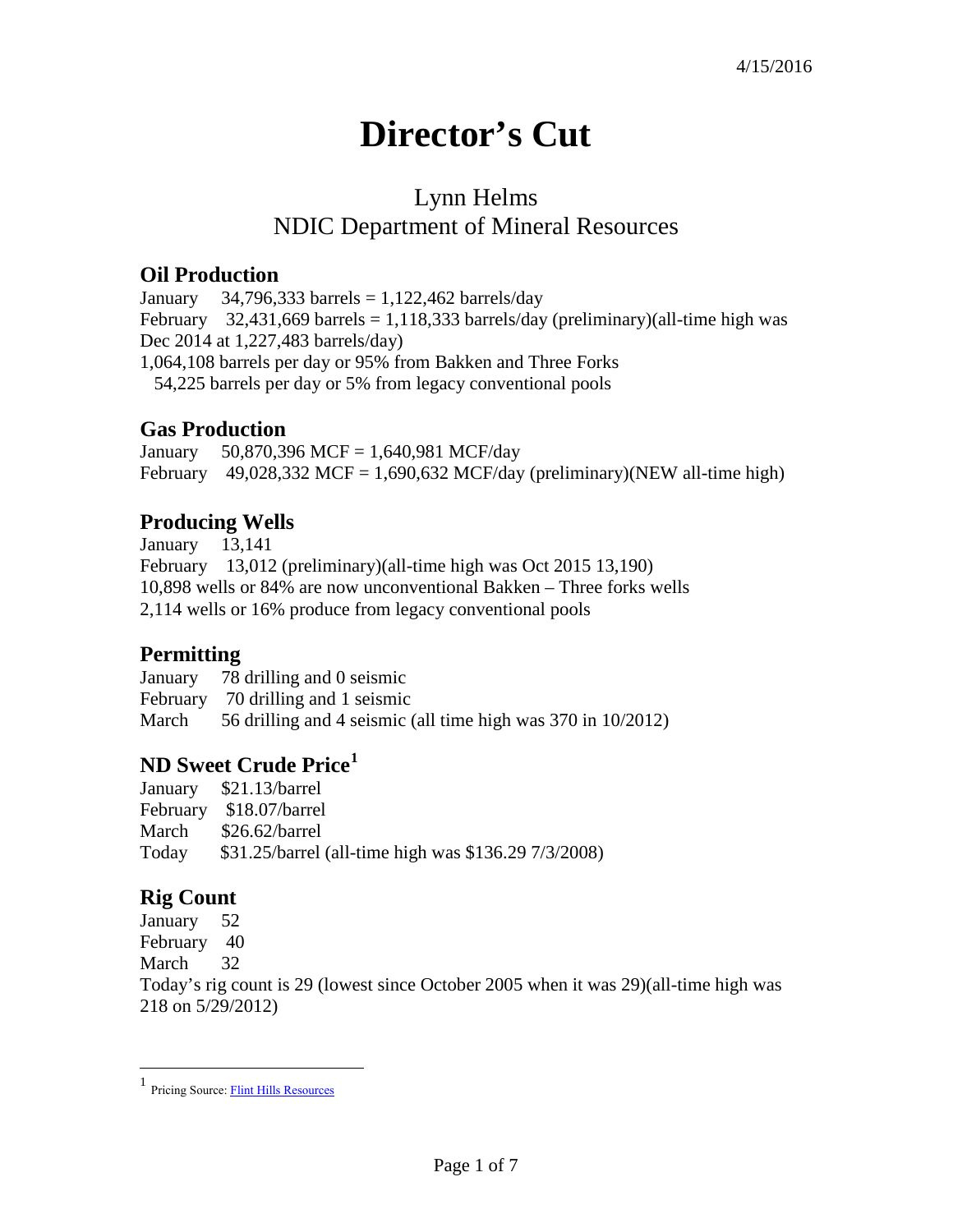The statewide rig count is down 87% from the high and in the five most active counties rig count is down as follows:

Divide -92% (high was 3/2013) Dunn -87% (high was 6/2012) McKenzie -79% (high was 1/2014) Mountrail -93% (high was 6/2011) Williams -94% (high was 10/2014)

#### **Comments:**

The drilling rig count fell 12 from January to February, 8 from February to March, and 3 more from March to today. Operators are committed to running the minimum number of rigs while oil prices remain at current low levels. The number of well completions fell from 71(final) in January to 63(preliminary) in February. Oil price weakness is the primary reason for the slow-down and is now anticipated to last into at least the third quarter of this year and perhaps into the second quarter of 2017. There was 1 significant precipitation event, 6 days with wind speeds in excess of 35 mph (too high for completion work), and 0 days with temperatures below -10F.

Over 98% of drilling now targets the Bakken and Three Forks formations.

The estimated number of wells waiting on completion services is  $907^2$  $907^2$ , down 38 from the end of January.

The estimated inactive well count is  $1,439<sup>3</sup>$  $1,439<sup>3</sup>$  $1,439<sup>3</sup>$ .

Crude oil take away capacity remains dependent on rail deliveries to coastal refineries to remain adequate.

Low oil price associated with lifting of sanctions on Iran and a weaker economy in China are expected to lead to continued low drilling rig count. Utilization rate for rigs capable of 20,000+ feet is about 30% and for shallow well rigs (7,000 feet or less) about 20%.

Drilling permit activity declined January to February then fell further in February as operators continue to position themselves for low 2016 price scenarios. Operators have a significant permit inventory should a return to the drilling price point occur in the next 12 months.

Rigs actively drilling on federal surface in the Dakota Prairie Grasslands remains at 0.

<span id="page-1-0"></span> $2^2$  The number of wells waiting on completions is an estimate on the part of the director based on idle well count and a typical five year average. Neither the State of North Dakota, nor any agency officer, or employee of the State of North Dakota warrants the accuracy or reliability of this product and shall not be held responsible for any losses caused by this product. Portions of the information may be incorrect or out of date. Any person or entity that relies on any information obtained from this product does so at his or her own risk.  $\overline{a}$ 

<span id="page-1-1"></span><sup>3</sup> Includes all well types on IA and AB statuses.

IA= Inactive shut in  $>3$  months and  $<12$  months

AB= Abandoned (Shut in >12 months)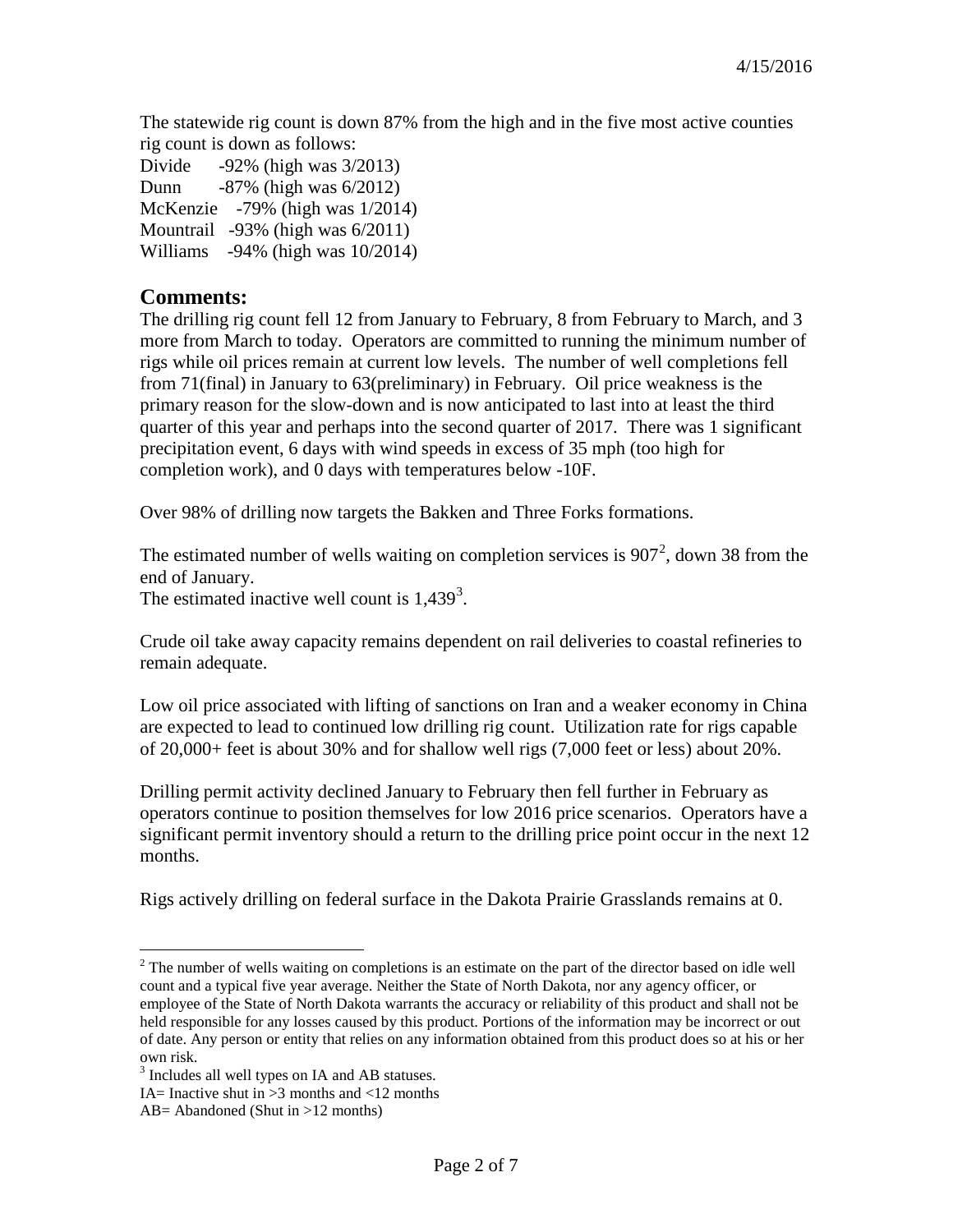Activity on the Fort Berthold Reservation is as follows: 4 drilling rigs (0 on fee lands and 4 on trust lands) 168,074 barrels of oil per day (113,826 from trust lands & 54,248 from fee lands) 1,435 active wells (980 on trust lands & 455 on fee lands) 173 wells waiting on completion 548 approved drilling permits (342 on trust lands & 206 on fee lands) 1,805 additional potential future wells (1,288 on trust lands & 517 on fee lands)

Seismic activity is up significantly. There are 4 surveys active, 0 recording and 0 NDIC reclamation projects, 0 remediating, 3 suspended, and 1 permitted.

North Dakota leasing activity is limited to renewals and top leases in the Bakken - Three Forks area.

US natural gas storage is now 54.4% above the five-year average indicating low prices in the future. North Dakota shallow gas exploration could be economic at future gas prices, but is not at the current price. The operator of the exploration well (file 27235) in Emmons County has received Temporary Abandoned status on 8/31/15 and cancelled all other permits in the area. The well appears to contain 2 pay sections totaling about 80 feet thick with very good gas shows.

The price of natural gas delivered to Northern Border at Watford City is up \$0.34 to \$1.46/MCF. This results in a current oil to gas price ratio of 21.4 to 1. The percentage of gas flared was down to 11%. The Tioga gas plant operated at 84% of capacity. Even though the expansion of gas gathering from south of Lake Sakakawea was approved, the approval came too late for the 2015 construction season, resulting in a 1 year delay. The February Bakken capture percentage was 89% with the daily volume of gas flared from January to February down 21.9 MMCFD. The historical high flared percent was 36% in 09/2011.

Gas capture statistics are as follows: Statewide 89% Statewide Bakken 89% Non-FBIR Bakken 90% FBIR Bakken 87% Trust FBIR Bakken 87% Fee FBIR 89% 77% January 1, 2015 through March 31, 2016 80% April 1, 2016 through October 31, 2016 85% November 1, 2016 through October 31, 2018 88% November 1, 2018 through October 31, 2020 91% beginning November 1, 2020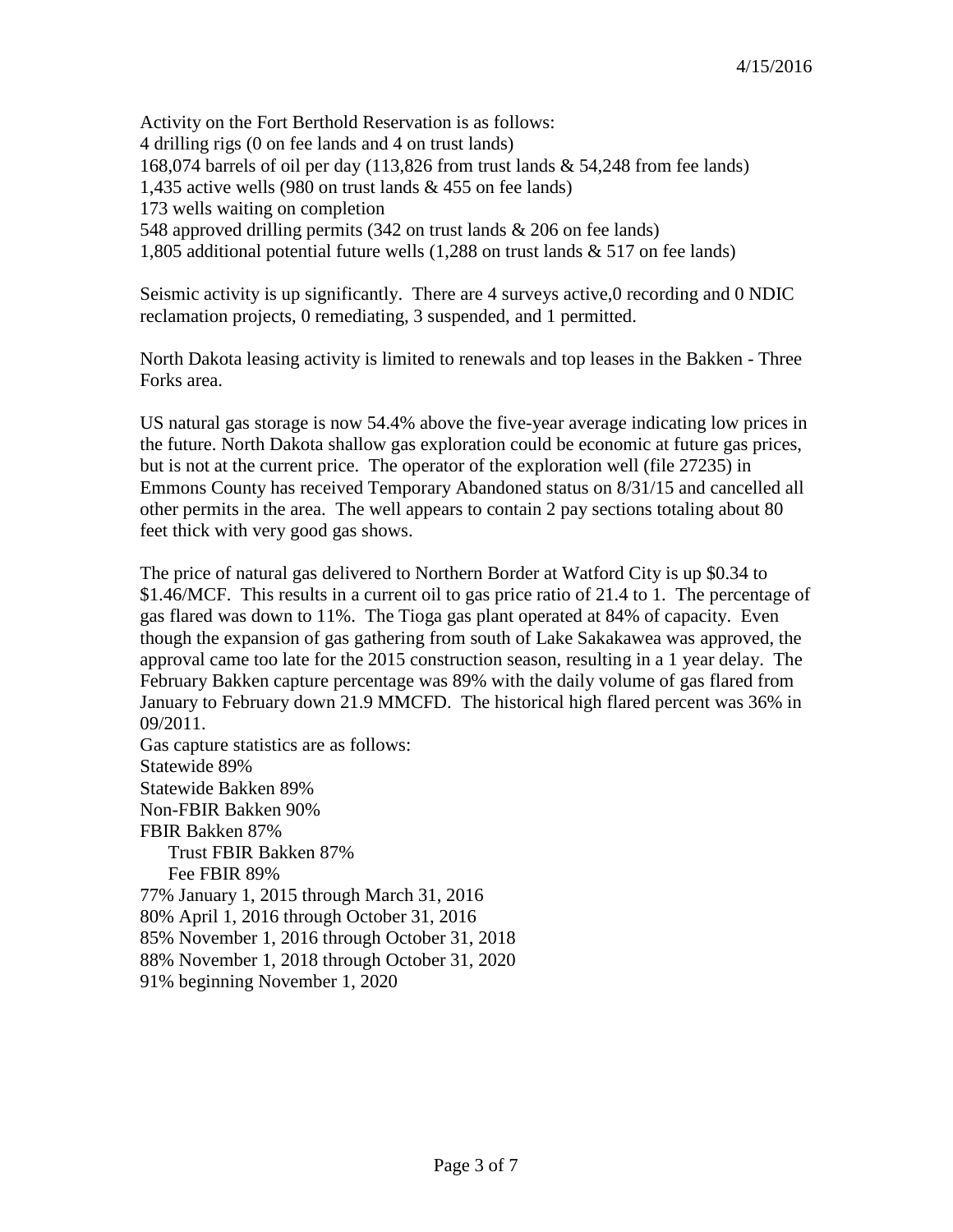The North Dakota Legislature passed HB1432 which sets up a council to address Clean Water Act, Safe Drinking Water Act, Clean Air Act, and Endangered Species Act issues: **Prime Minister Justin Trudeau and President Barack Obama announced Thursday 3/10/16 their two countries will work together to reduce methane emissions from the oil and gas sector by 40 to 45 per cent below 2012 levels by 2025. March 10, 2016 EPA announced its next step in reducing emissions of methane from the oil and natural gas industry: moving to regulate emissions from existing sources. The agency will begin with a formal process to require companies operating existing oil and gas sources to provide information to assist in the development of comprehensive regulations to reduce methane emissions. An Information Collection Request (ICR) will enable EPA to gather important information on existing sources of methane emissions, technologies to reduce those emissions and the costs of those technologies in the production, gathering, processing, and transmission and storage segments of the oil and gas sector. EPA will also be seeking information that will help the agency identify sources with high emissions and the factors that contribute to those emissions. The ICR will likely apply to the same types of sources covered by the current and proposed New Source Performance Standards for the oil and gas sector, as well as additional sources. Current EPA plans can be found at <https://www3.epa.gov/airquality/oilandgas/pdfs/20160310fs.pdf>**

**BIA** has published a new final rule to update the process for obtaining rights of way on Indian land. The rule was published 11/19/15 and became effective 12/21/15. The final rule can be found at [https://www.federalregister.gov/articles/2015/11/19/2015-](https://www.federalregister.gov/articles/2015/11/19/2015-28548/rights-of-way-on-indian-land) [28548/rights-of-way-on-indian-land.](https://www.federalregister.gov/articles/2015/11/19/2015-28548/rights-of-way-on-indian-land) **ND is reviewing the rule to determine if it will adversely impact state jurisdiction and may need to file for an injunction or stay.**

**BLM** has published a new final rule to revise Onshore Order 4. The proposed rule would replace Onshore Oil and Gas Order Number 4 (Order 4), which sets minimum standards for the measurement of oil. Order 4 has not been updated since 1989, and does not reflect modern industry practices or standards. The proposed rule may be viewed online at [www.regulations.gov](http://www.regulations.gov/) Comments on the proposed rule were due February 14, 2015. NDIC comments can be found at [http://www.nd.gov/ndic/ic-press/BLM-Comments-](http://www.nd.gov/ndic/ic-press/BLM-Comments-OnshoreOrder4.pdf)[OnshoreOrder4.pdf](http://www.nd.gov/ndic/ic-press/BLM-Comments-OnshoreOrder4.pdf)

**BLM** released a proposed rule on  $10/2/15$  to update and replace its regulations (Onshore order 5) governing the measurement of natural gas produced from onshore Federal and Indian leases. The requirements contained in the proposed rule reflect advances in measurement technology and critical updates in industry standards and practices. It also responds directly to concerns from the Government Accountability Office (GAO), the Department of the Interior's Office of Inspector General, and Secretary's Subcommittee on Royalty Management, that the BLM's existing rules do not provide adequate assurance that gas production on public and Indian lands is being accounted for in a way that ensures that all royalties are accurately tracked and paid. The proposed rule that would replace Onshore Order 5 may be viewed online at [www.blm.gov.](http://www.blm.gov/) Comments on the proposed rule were due February 14, 2015. NDIC comments can be found at<http://www.nd.gov/ndic/ic-press/BLM-Comments-1004-AE17.pdf>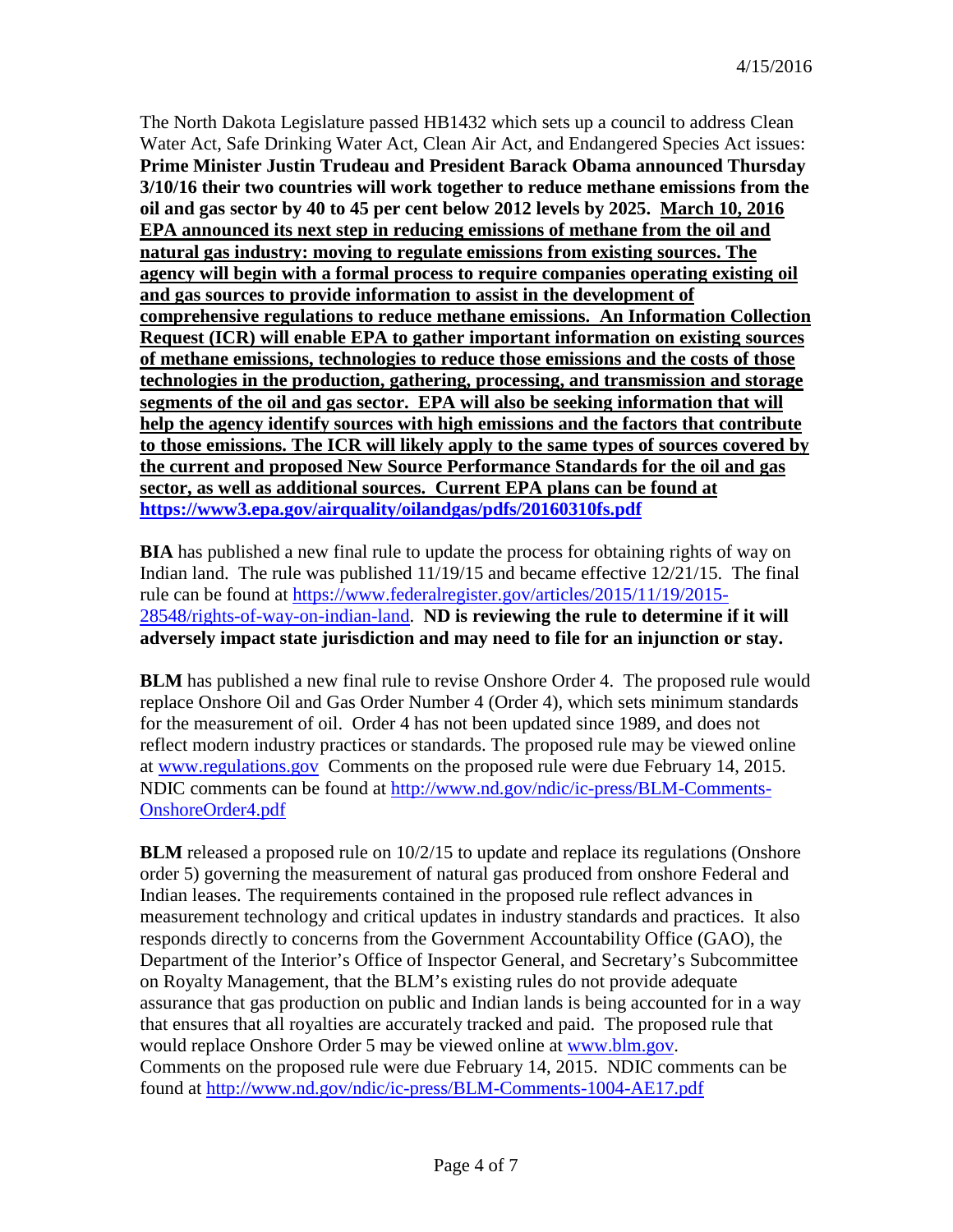**BLM** released a proposed rule on  $1/22/16$  to update and replace its regulations on venting and flaring of natural gas. The information from public and tribal sessions in Denver, Albuquerque, Dickinson, and Washington, DC can be viewed at [http://www.blm.gov/wo/st/en/prog/energy/oil\\_and\\_gas/public\\_events\\_on\\_oil.html.](http://www.blm.gov/wo/st/en/prog/energy/oil_and_gas/public_events_on_oil.html) Previous NDIC comments can be found at [http://www.nd.gov/ndic/ic-press/BLM](http://www.nd.gov/ndic/ic-press/BLM-comments-140509.pdf)[comments-140509.pdf.](http://www.nd.gov/ndic/ic-press/BLM-comments-140509.pdf) Comments on the proposed rule are due **April 22, 2016** as follows: Mail: U.S. Department of the Interior, Director (630), Bureau of Land Management, Mail Stop 2134 LM,1849 C St. NW., Washington, DC 20240, Attention: 1004–AE14; Personal or messenger delivery: 20 M Street SE., Room 2134LM, Washington, DC 20003; Electronic: Federal eRulemaking Portal: [http://www.regulations.gov](http://www.regulations.gov/) Follow the instructions at this Web site. BLM held tribal/public outreach sessions as follows:

- Farmington, NM on February 16
- Oklahoma City, OK on February 18
- Denver, CO on March 1
- Dickinson, ND on March 3, NDIC is preparing additional comments.

**BLM** revised final regulations for hydraulic fracturing on federal and Indian lands were published in the CFR on 3/26/15 and they were scheduled to go into effect 6/24/15. North Dakota, Colorado, Utah, Wyoming, Western Energy Alliance, and IPAA filed for a preliminary injunction to prevent the rules going into effect until the case is settled. Following a lengthy hearing in Casper, Wyoming on Aug 23, the court issued a stay on the rules. On 9/30/15 the court granted the preliminary injunction, preventing the rules from being enforced until litigation on the rule is final. The  $10<sup>th</sup>$  Circuit Court of Appeals issued an order 3/10/16 denying the industry alternative motion for a stay and requiring appelants to file opening briefs on or before  $3/21/16$ . The 10<sup>th</sup> Circuit Court granted a **30 day extension of the Response Brief and Reply Brief deadlines requested by State and Citizen Group Appellants.** NDIC comments can be found at <http://www.nd.gov/ndic/ic-press/BLM-comments-120625.pdf>

**BLM** has published a new final rule to revise Onshore Order 3. The proposed rule would change the way federal production is measured and allocated for calculation of royalties, require a federal Application for Permit to Drill (APD) even for state and private wells in a federal unit or communitized area (CA), and revise the situations in which downhole commingling of production from different leaseholds would be allowed. Comments on the proposed rule were due February 14, 2015. NDIC comments can be found at <http://www.nd.gov/ndic/ic-press/BLM-Comments-OnshoreOrder3.pdf>

**BLM** has published the North Dakota Greater Sage-Grouse Proposed Resource Management Plan Amendment and Final EIS. Information on the plan and EIS can be found at the following web addresses: [https://www.blm.gov/epl-front](https://www.blm.gov/epl-front-office/eplanning/planAndProjectSite.do?methodName=dispatchToPatternPage¤tPageId=48797)[office/eplanning/planAndProjectSite.do?methodName=dispatchToPatternPage&currentP](https://www.blm.gov/epl-front-office/eplanning/planAndProjectSite.do?methodName=dispatchToPatternPage¤tPageId=48797) [ageId=48797](https://www.blm.gov/epl-front-office/eplanning/planAndProjectSite.do?methodName=dispatchToPatternPage¤tPageId=48797)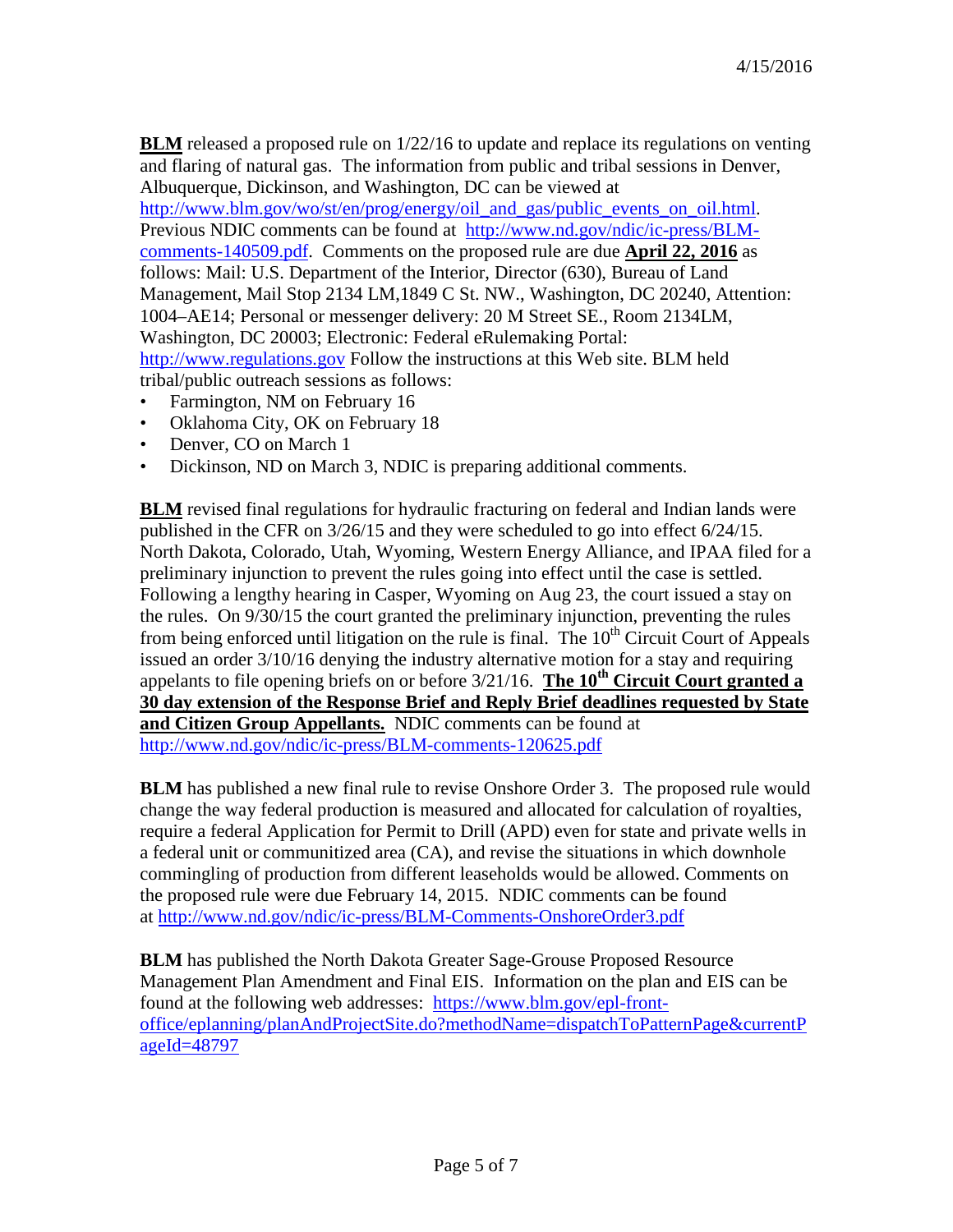**EPA** On January 26, 2015 a coalition of environmental organizations filed a 60 day legal notice with the U.S. Environmental Protection Agency demanding more regulation of drilling and fracking waste. The groups are the Environmental Integrity Project, Natural Resources Defense Council, Earthworks, Responsible Drilling Alliance, San Juan Citizens Alliance, West Virginia Surface Owners Rights Organization, and the Center for Health, Environment and Justice. The groups are calling on EPA to comply with its longoverdue obligations to update waste disposal rules such as instituting stricter controls for underground injection wells, banning the practice of spreading fracking wastewater onto roads or fields, and requiring landfills and ponds that receive drilling and fracking waste to be built with adequate liners and structural integrity to prevent spills and leaks into groundwater and streams. **ND is monitoring federal court docket activity and intends to intervene to prevent a sue and settle situation that would adversely impact state regulatory jurisdiction.**

**EPA** On January 18, 2015, EPA proposed a suite of requirements to help combat climate change, reduce air pollution that harms public health, and provide greater certainty about Clean Air Act permitting requirements for the oil and natural gas industry. The proposed actions are:

o Proposed New Source Performance Standards – Docket ID number EPA-HQ-OAR-2010-0505. NDIC comments can be found at [http://www.nd.gov/ndic/ic-press/EPA-HQ-](http://www.nd.gov/ndic/ic-press/EPA-HQ-OAR-2010-0505.pdf)[OAR-2010-0505.pdf](http://www.nd.gov/ndic/ic-press/EPA-HQ-OAR-2010-0505.pdf)

o Draft Control Techniques Guidelines – Docket ID number: EPA-HQ-OAR-2015-0216. NDIC comments can be found at [http://www.nd.gov/ndic/ic-press/EPA-HQ-OAR-2015-](http://www.nd.gov/ndic/ic-press/EPA-HQ-OAR-2015-0216.pdf) [0216.pdf](http://www.nd.gov/ndic/ic-press/EPA-HQ-OAR-2015-0216.pdf)

o Proposed Source Determination Rule – Docket ID number: EPA-HQ-OAR-2013-0685. NDIC comments can be found at [http://www.nd.gov/ndic/ic-press/EPA-HQ-OAR-2013-](http://www.nd.gov/ndic/ic-press/EPA-HQ-OAR-2013-0685.pdf) [0685.pdf](http://www.nd.gov/ndic/ic-press/EPA-HQ-OAR-2013-0685.pdf)

o Proposed Federal Implementation Plan for Implementing Minor New Source Review Permitting in Indian Country – Docket ID number: EPA-HQ-OAR-2014-0606. NDIC comments can be found at [http://www.nd.gov/ndic/ic-press/EPA-HQ-OAR-2014-](http://www.nd.gov/ndic/ic-press/EPA-HQ-OAR-2014-0606.pdf) [0606.pdf](http://www.nd.gov/ndic/ic-press/EPA-HQ-OAR-2014-0606.pdf)

**EPA** published an advanced notice of proposed rule-making to seek comments on the information that should be reported or disclosed for hydraulic fracturing chemical substances and mixtures and the mechanism for obtaining this information. The proposed rule-making is in response to a petition from Earthjustice and 114 other groups who are opposed to the use of the GWPC-IOGCC FracFocus website process of chemical disclosure and any type of trade secret protection for hydraulic fracturing fluid mixtures. These groups are requesting EPA regulation of chemical disclosure under the federal Toxic Substances Control Act. Thanks to all who provided comments in support of a "states first" policy. NDIC comments can be viewed at [http://www.nd.gov/ndic/ic](http://www.nd.gov/ndic/ic-press/DMR-frac714.pdf)[press/DMR-frac714.pdf](http://www.nd.gov/ndic/ic-press/DMR-frac714.pdf)

**EPA** Administrator, Gina McCarthy, and the Assistant Secretary of the Army (Civil Works), Jo Ellen Darcy, signed the "Waters of the United States" final rule on 05/27/2015. The final rule was published in the Federal Register Aug 29, 2015 and